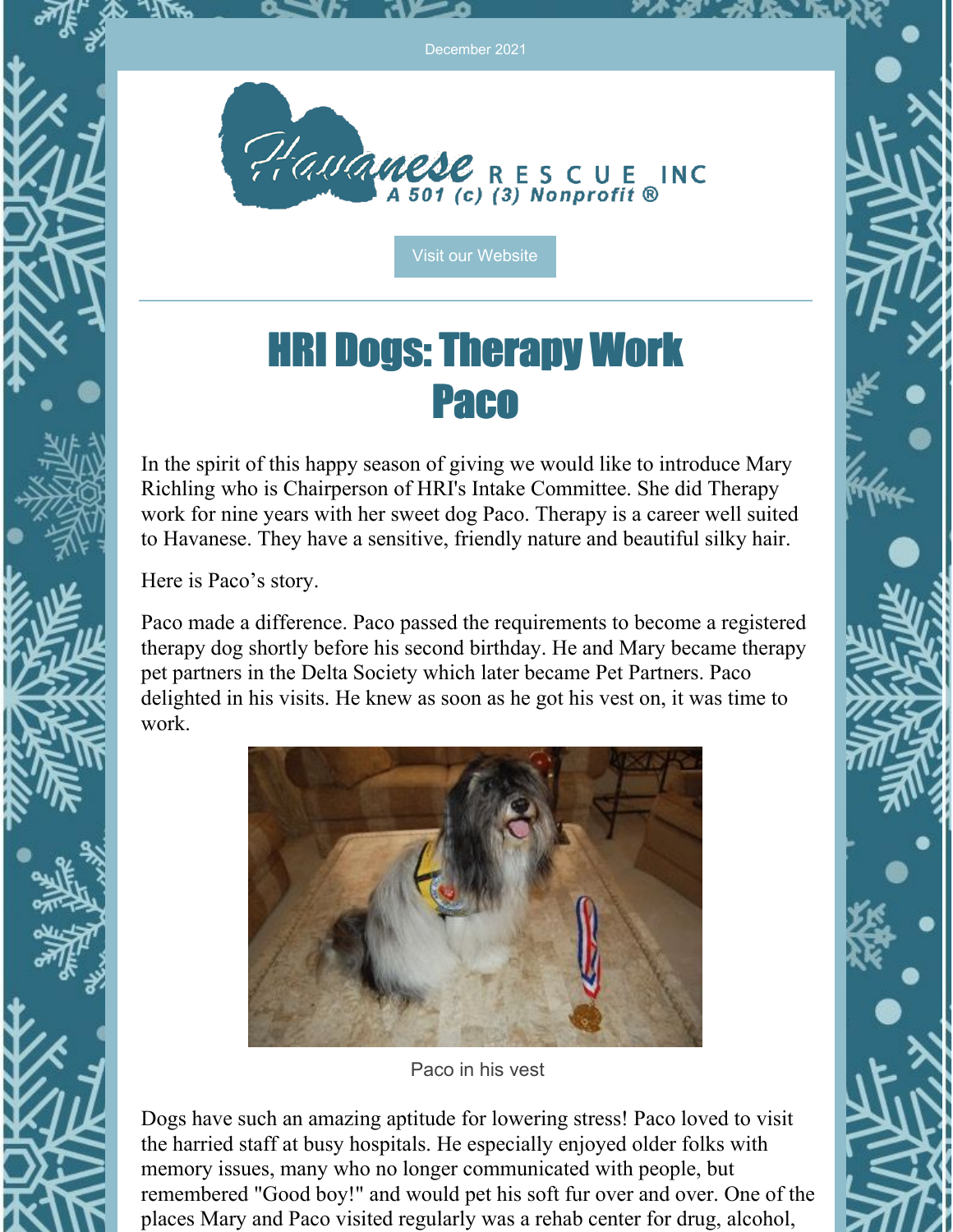and emotional disorders. Paco was nonjudgmental and asked only for a belly rub in payment for helping a teen realize that the dog thought they was worthy.

Pet Partners requires a reevaluation for both the dog and human partner every two years. What is required: A dog with good manners, responsive to basic commands, comfortable with people and possible stressful situations. Passing the Canine Good Citizen program is a great start. Your dog should enjoy their therapy work and as a team, it should be rewarding for both of you, your clients, and their staff.

The AKC recognizes the value of therapy dogs and awards titles based on experience; Novice Therapy Dog, Therapy Dog Advanced, Therapy Dog Excellent, and Therapy Dog Distinguished which requires over 400 visits. Paco earned his Therapy Dog Distinguished title for making over 500 visits in the nine years he and Mary were Pet Partners.



Mary and Paco

Paco got to walk in the Therapy Dog Parade at a couple of HCA National Specialty Shows and earned pretty ribbons. He enjoyed performing simple tricks that brought smiles to folks lonely or in pain and he had a keen sense of who needed his therapy the most. Paco headed to the Rainbow Bridge earlier this summer. He truly made a difference in his 13 ½ Years.

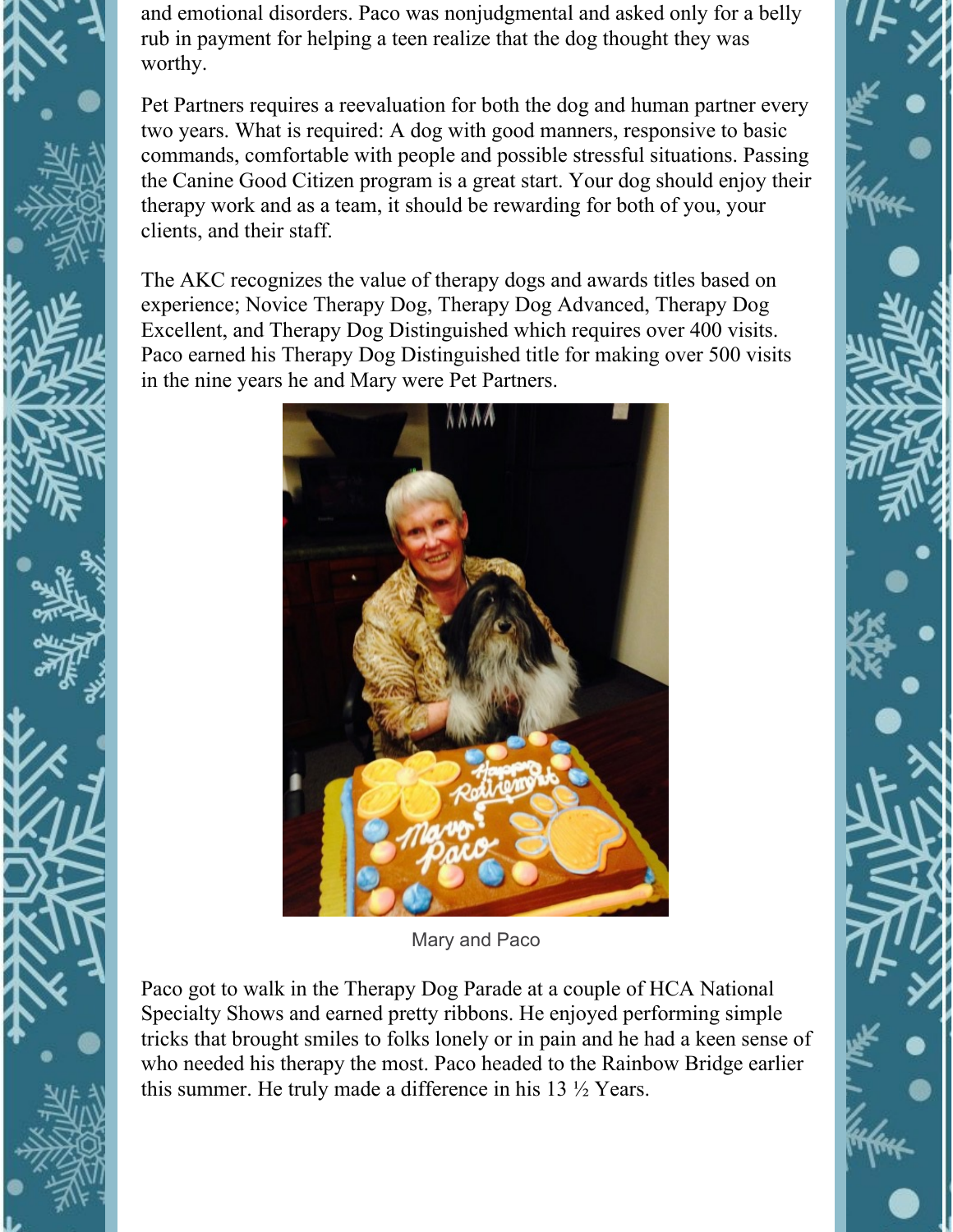



Mary and Paco in the Therapy Dog parade

## Interested In Therapy Work with your Havanese?

AKC has a listing of all their accredited Therapy Dog organizations. You can go to their site and choose the one you like. Beware, there are others who are not legitimate, there is always someone who will fake it to make money! It is vital to have instruction, insurance, appropriate locations to visit, and the sponsorship of a good organization.

AKC says, since the 1980's, there have been significant advances in the field of animal-assisted therapy and the use of therapy dogs. Organized therapy dog groups provide educational material to volunteers, screen both volunteers and dogs, and provide liability insurance for when the dog and handler are volunteering in a therapy setting.

Therapy dog certification organizations are the experts in this field. It is their dedication that has organized and advanced the work of therapy dogs and their efforts should be acknowledged and appreciated.

The following certification organizations are recognized by the AKC. A dog must be certified by one of these organizations to be eligible to receive the AKC Therapy Dog title. See their list on the AKC website.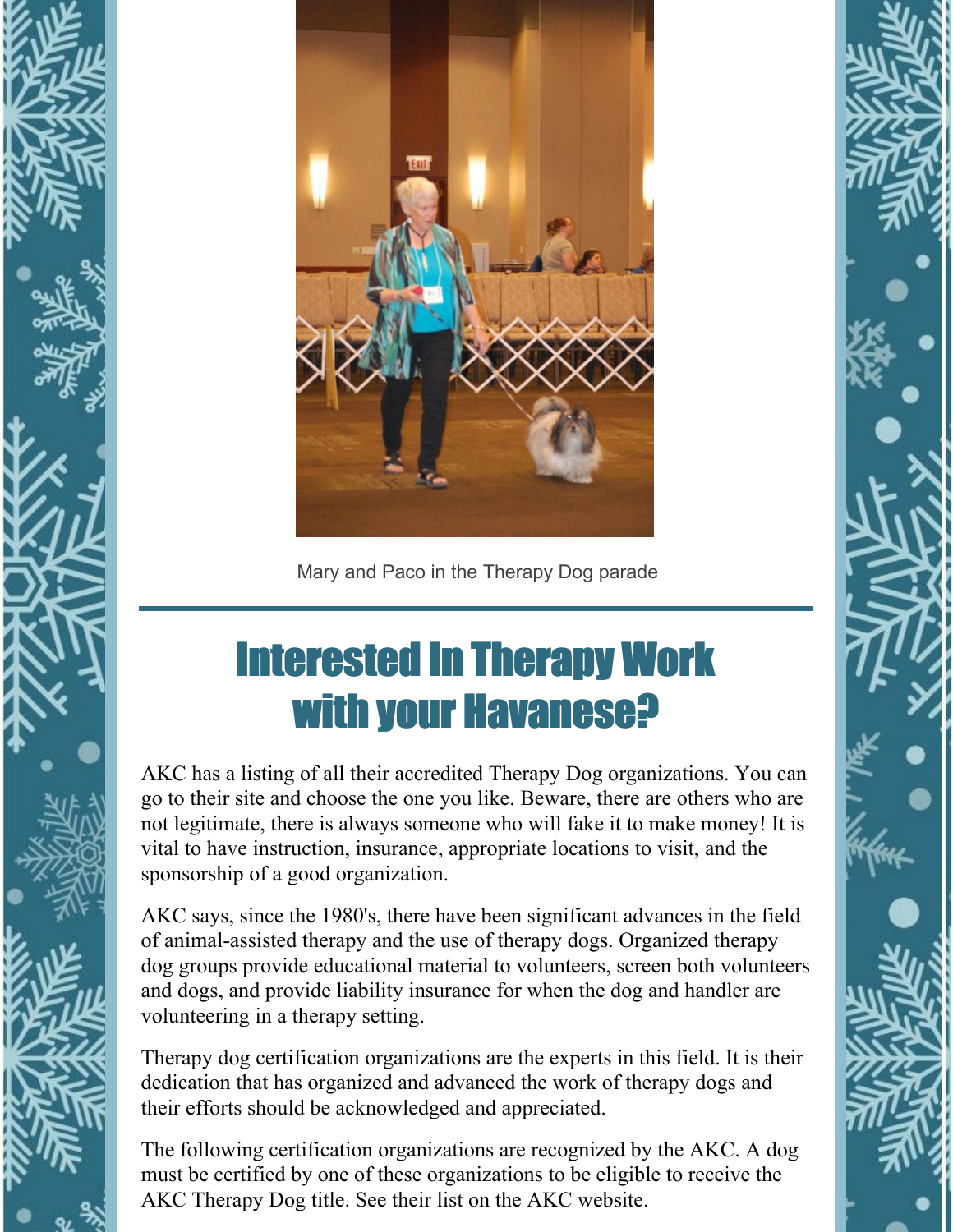#### **AKC Recognized Therapy Dog [Organizations](https://www.akc.org/sports/title-recognition-program/therapy-dog-program/therapy-dog-organizations/)**

#### **AKC Therapy Dog [Distinctions](https://www.akc.org/expert-advice/news/akc-therapy-dog-program-offers-new-titles-to-achieve/)**

Pet Partners (formerly Delta Society) has many branches nationally. This is the group Mary Richling worked with in Arizona, as well as some other HRI volunteers in other parts of the country.

#### **Pet [Partners](https://petpartners.org/) Website**

Here is a book you may enjoy: *A Dog Walks Into A Nursing Home* by Sue Halpern

### Service dogs, Therapy Dogs, and Emotional Support Dogs What's The Difference?

- Service dogs are specially trained to focus on one person with a disability. These dogs are highly trained, 24/7, involved in lifelong roles.
- Therapy dogs accompany their owners to hospitals, schools, etc to aid in children's reading programs, cheer up seniors, and other activities always with the owner
- Emotional Support animals are for the owners' comfort in stressful situations. The following chart will show their differences.

|                                                                              | <b>Service Dogs</b><br>individually trained to<br>perform specific tasks<br>and to work with people<br>with disabilities. The<br>work of the service dog<br>must be directly related<br>to the handler's<br>disability. | <b>Therapy Dogs</b><br>with their human<br>teammate volunteer<br>work in clinical<br>settings, such as<br>hospitals, mental<br>health institutions,<br>hospices, schools, and<br>nursing homes, where<br>they provide comfort,<br>affection, and even<br>love. | <b>Emotional Support Dogs</b><br>are companion animals<br>that ease anxiety,<br>depression, some phobias,<br>and loneliness.<br>Dogs that simply provide<br>emotional comfort do not<br>qualify as service animals. |
|------------------------------------------------------------------------------|-------------------------------------------------------------------------------------------------------------------------------------------------------------------------------------------------------------------------|----------------------------------------------------------------------------------------------------------------------------------------------------------------------------------------------------------------------------------------------------------------|---------------------------------------------------------------------------------------------------------------------------------------------------------------------------------------------------------------------|
| ADA covered? Rights to bring animal into<br>public establishments            | <b>YES</b>                                                                                                                                                                                                              | <b>NO</b>                                                                                                                                                                                                                                                      | <b>NO</b>                                                                                                                                                                                                           |
| Needs to tolerate a wide variety of<br>experiences, environments, and people | <b>YES</b>                                                                                                                                                                                                              | <b>YES</b>                                                                                                                                                                                                                                                     | <b>NO</b>                                                                                                                                                                                                           |
| May live with their owners, even if "No Pets"<br>policy is in place          | <b>YES</b>                                                                                                                                                                                                              | <b>NO</b>                                                                                                                                                                                                                                                      | <b>Fair Housing mandates</b><br>reasonable<br>accomodations.                                                                                                                                                        |
| May fly with their owners on an airplane                                     | <b>YES</b>                                                                                                                                                                                                              | <b>NO</b>                                                                                                                                                                                                                                                      | Airlines are not<br>required to allow.                                                                                                                                                                              |
| Specifically trained to assist just one person                               | <b>YES</b>                                                                                                                                                                                                              | <b>NO</b>                                                                                                                                                                                                                                                      | <b>NO</b>                                                                                                                                                                                                           |
| Provide emotional support and comfort<br>to many people                      | <b>NO</b>                                                                                                                                                                                                               | <b>YES</b>                                                                                                                                                                                                                                                     | <b>NO</b>                                                                                                                                                                                                           |

\*\*Sourced from <https://www.akc.org/expert-advice/training/service-working-therapy-emotional-support-dogs/>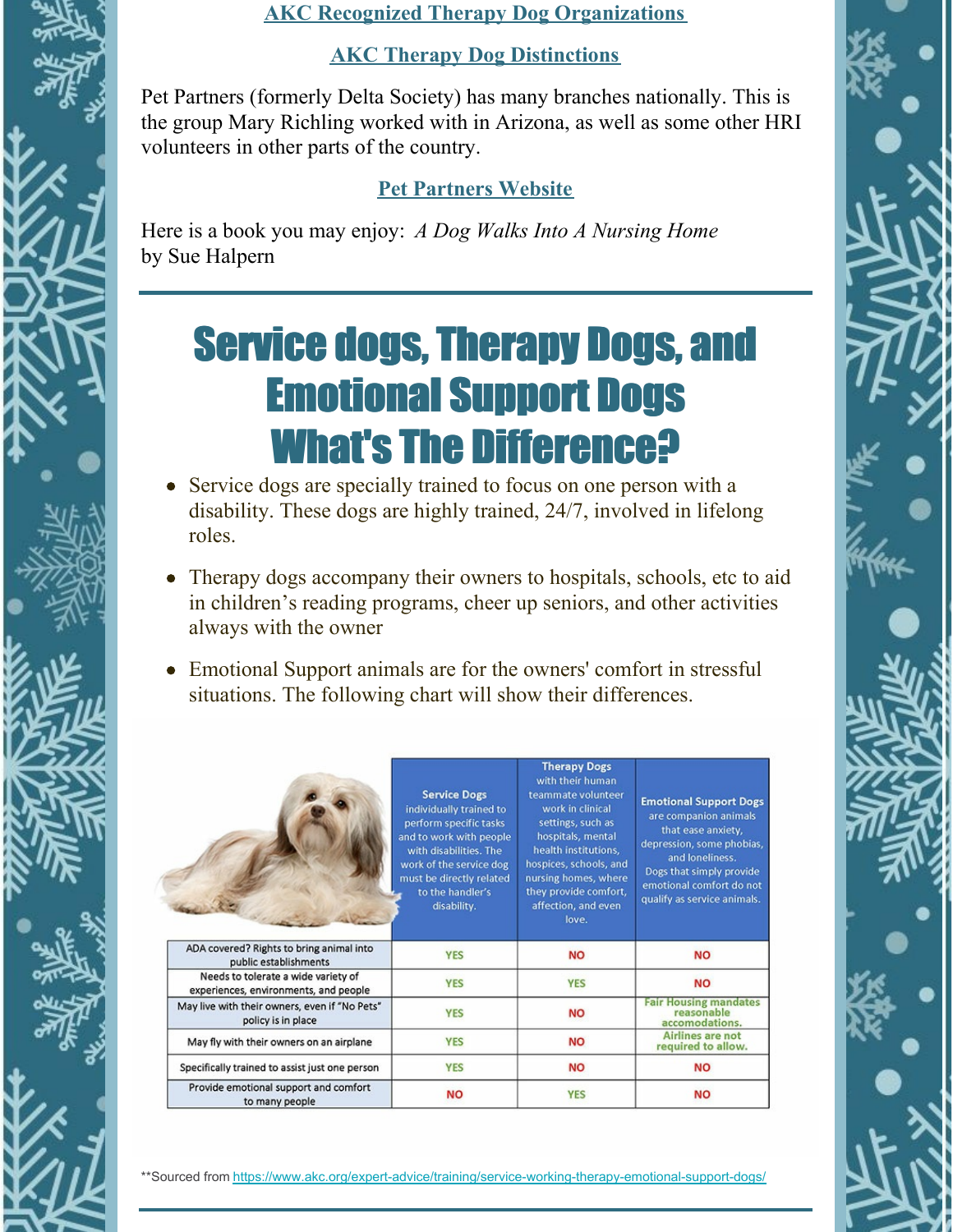## Thanks To Those Who Supported Our Giving Tuesday Campaign!

# GIWG TUESDAY

## News From HRI Introducing Intake

It is a pleasure to introduce Mary Richling again, who heads an important HRI committee, Intake. Her team works 24/7 to answer queries and assess whether dogs are candidates for HRI. This can be an emotional and draining responsibility having to help someone turn over their Havanese. Acceptance into HRI involves many conversations and sometimes suggestions that help an owner work through problems to enable them to keep their dog.

Each committee member is in charge of manning the Intake email account on their given day of the week. This Intake volunteer stays with their contact until a resolution is found. This correspondence often takes days or even weeks. This communication ensures as much information about the dog is disclosed. Breed ID confirmation, vet records, and surrender forms are also expected during the intake process. Once this information is compiled there is a vote by the entire Intake Committee on whether to vote a dog into HRI.

Once a dog has been voted into HRI the next step in the process is notifying other HRI Committees, The Dog Management Team and the dog's State Contact, of a new arrival. Keep your eyes out for next month's HRI Committee ntroduction for what happens next!

Intake work is most important and the starting point of a dog's journey through HRI. Intake volunteers require a vast amount of talent from needing to be a good listener to being well organized. These talents help a new dog start off on the right foot for the next HRI committee.

Mary and her team do fabulous work while enduring an emotionally draining job.

Thank you to Mary Richling, Debbie Andres, Pat Potter, Mary Salomon, Char Renslow, Diana Brooks and Shekeyse Jones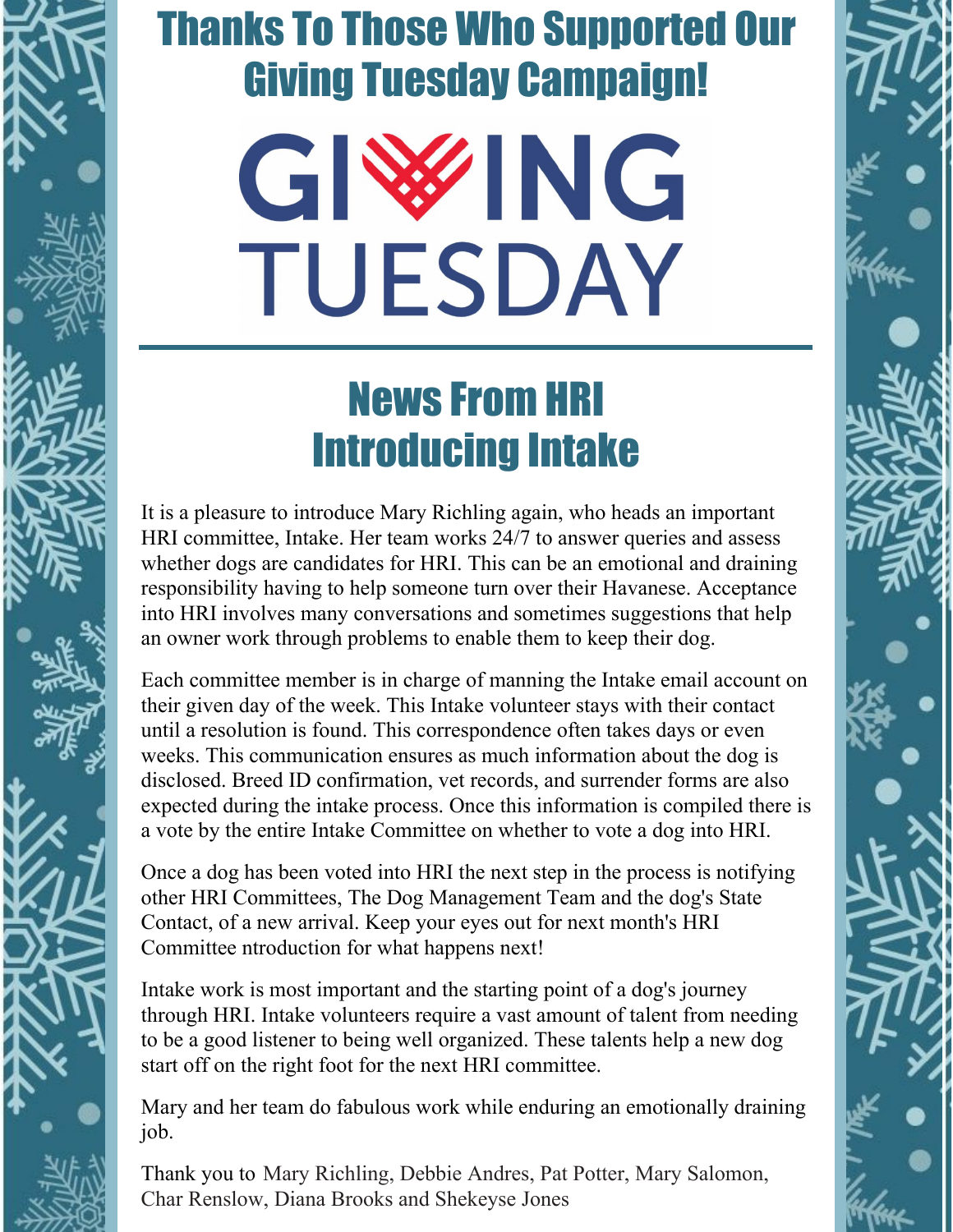

## Holiday Preparations



AKC suggests: No matter the age of your dog, ensure there is nothing dangerous for them to get into. That includes holiday plants (Poinsettias, Holly, Mistletoe, Pine, Amaryllis) and [foods](https://www.akc.org/expert-advice/nutrition/human-foods-dogs-can-and-cant-eat/) that are toxic to dogs, like [chocolate](https://www.akc.org/expert-advice/health/what-to-do-if-your-dog-ate-chocolate/). Don't leave anything where your dog can sneak a bite, also, watch where you place decorations. A curious dog can be injured if they try to chew or swallow them. Consider buying your dog something special like a new toy or some bully sticks. It's fun to let them participate in holiday giftgiving, but it will also help them form positive associations with the hustle and bustle of the holidays. And if you think you might need baby gates or an exercise pen to keep your dog out of a certain area, get these barricades in place in advance so your dog can get used to them.

Consider your dog's needs and avoid adding undue stress during this hectic time. It may be a lot of work but preparing your home and your dog for the holiday season will help ensure everybody enjoys this special time of year. Your dog will thank you for it.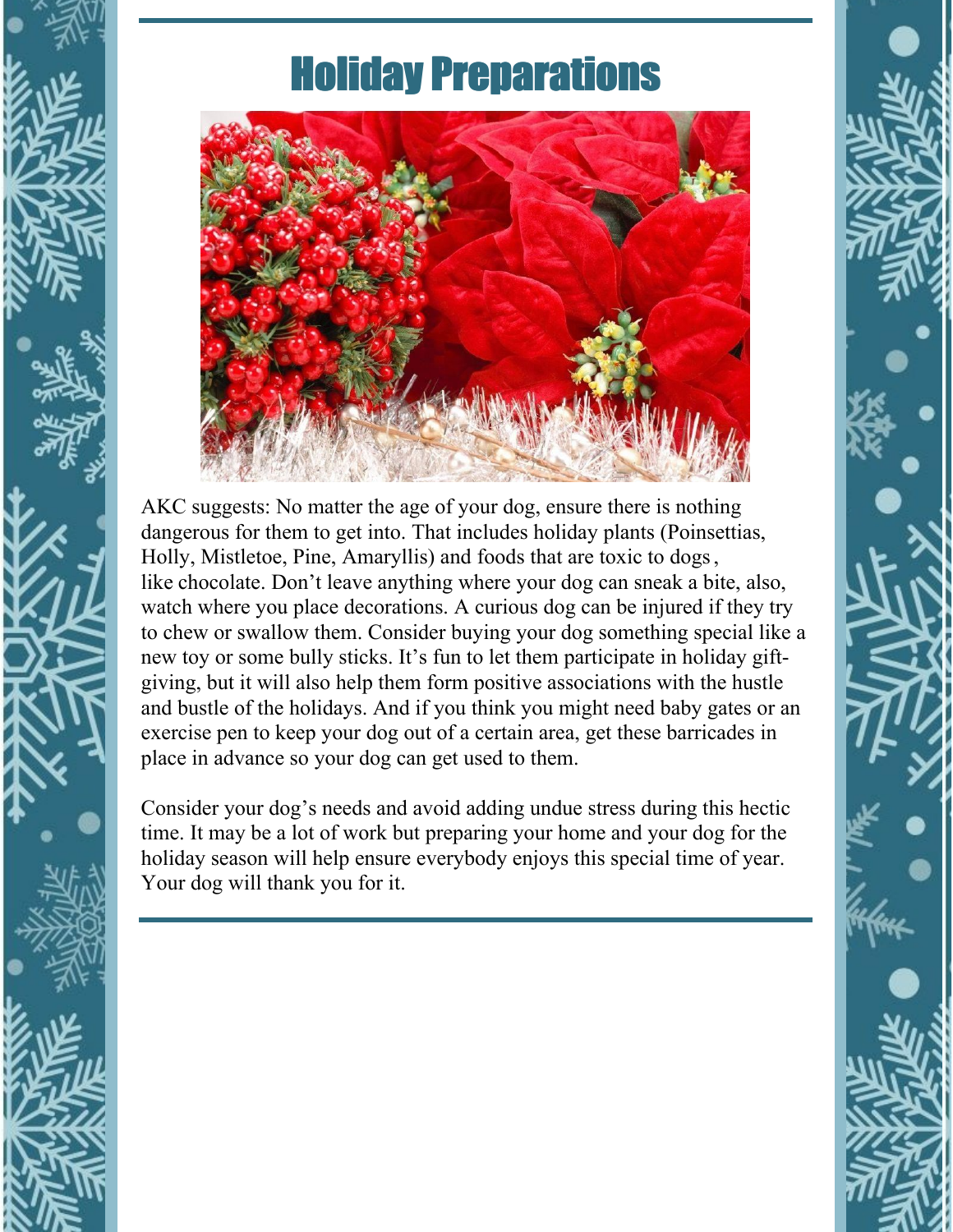



What type of presents do you give your dog for the holiday season?



#### CONTACT INFORMATION LINKS

Do not "reply" to this bulletin Choose an appropriate contact below. Click to request assistance for a **dog [needing](https://havaneserescue.com/rescue-dogs/help-for-a-havanese-in-need/surrender-form) rescue**[.](http://www.havaneserescue.com/index.php/assistance) Click to complete **adoption [application](https://havaneserescue.com/rescue-dogs/adoption-application)** Click to **[volunteer](https://havaneserescue.com/faqs/volunteering)** with Havanese Rescue.

Click if you have a **question or [suggestion](mailto:contactus@havaneserescue.com)** for this newsletter.

#### Newsletter Staff